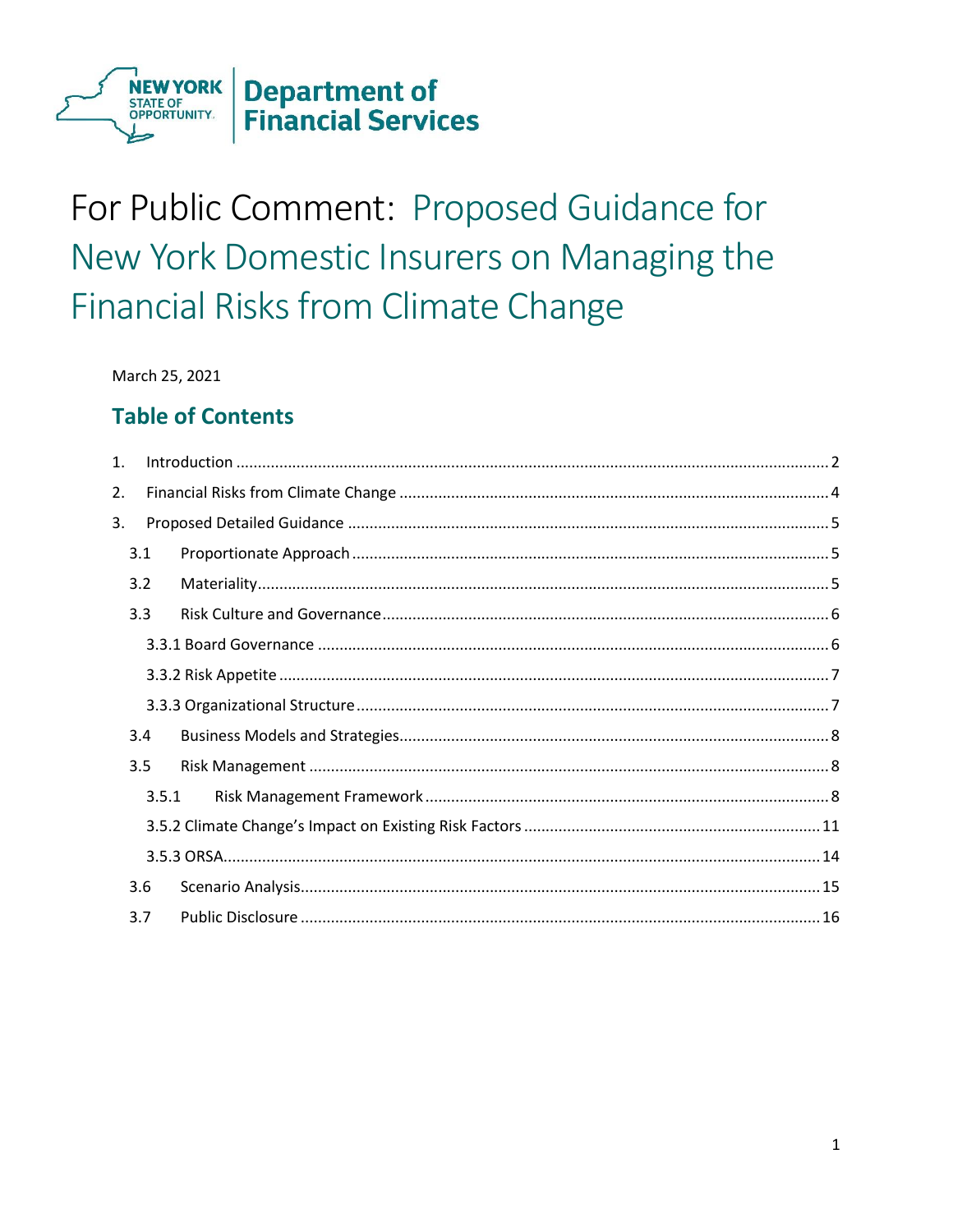# <span id="page-1-0"></span>1. Introduction

1. As one of the most critical risk-management issues of our generation, climate change poses wideranging and material risks to the financial system. This is especially true for the insurance industry, where the physical and transition risks resulting from climate change affect both sides of insurers' balance sheets—assets and liabilities—as well as their business models. Climate change also presents tremendous opportunities for insurers, which play a critical role in the management of climate risks in their capacity as risk managers, risk carriers, and investors, and are uniquely qualified to understand the pricing of risks. Insurers can also help build resilience through insurance.<sup>1</sup> To continue to thrive in the face of global competition, it is essential that New York insurers understand and manage the financial risks from climate change.

2. The unprecedented nature of climate-related risks presents unique challenges and requires a strategic response by the insurance industry, including the acquisition of new knowledge, expertise, and tools. At the same time, general principles and approaches of good governance and risk management laid out in the New York Insurance Law and related regulations, and the guidance manuals of National Association of Insurance Commissioners ("NAIC"), apply to climate risks in the same way as they apply to other risks that may be more familiar to insurers.

3. The New York State Department of Financial Services ("DFS") prepared, and seeks comments on, this draft guidance that is intended to support New York domestic insurers ("insurers") in managing the financial risks from climate change ("climate risks").

4. DFS expects this guidance to serve as a basis for supervisory dialogue and to help insurers familiarize themselves with climate risks and develop their capacity and processes for managing them. DFS will continue to develop its supervisory approach to managing and disclosing climate risks over time, considering U.S. federal and state regulatory developments as well as evolving practices in the industry and in the national and international supervisory community. DFS expects to develop, based on the industry's progress and the impact of climate risks to insurers, a timeframe by which insurers should have fully embedded their approaches to managing climate risks in their governance structures, risk management frameworks and processes, business strategies, metrics and targets, and disclosure methods, as outlined in more detail in this guidance.

5. This guidance is informed by DFS's ongoing dialogue with the insurance industry over the past year, analysis of the potential climate risk exposure of insurers' assets, and collaboration with international and other U.S. regulatory bodies. This guidance also reflects DFS's review of insurers' enterprise risk reports, Own Risk and Solvency Assessment ("ORSA") Summary Reports, NAIC Climate Risk Disclosure Survey responses, and other voluntarily filed disclosure materials, including Task Force on Climaterelated Financial Disclosures ("TCFD") reports, sustainability reports, and disclosure questionnaires. Based on this review, there is a wide range of levels of maturation and sophistication among insurers in terms of understanding and managing climate risks, with larger insurers typically more advanced than smaller ones, which in some cases have not yet thought about the issue.

6. This guidance builds on relevant provisions of the New York Insurance Law, NAIC Financial Condition Examiners Handbook 2020 ("Handbook") and NAIC ORSA Guidance Manual as of December 2017 ("ORSA Manual"). It is also modeled on publications, guidance, and supervisory statements issued by

<sup>&</sup>lt;sup>1</sup> The International Association of Insurance Supervisors, the Sustainable Insurance Forum, Draft Application Paper [on the Supervision of Climate-related Risks in the Insurance Sector,](https://www.iaisweb.org/page/consultations/current-consultations/application-paper-on-the-supervision-of-climate-related-risks-in-the-insurance-sector/file/92570/application-paper-on-the-supervision-of-climate-related-risks-in-the-insurance-sector) October 13, 2020.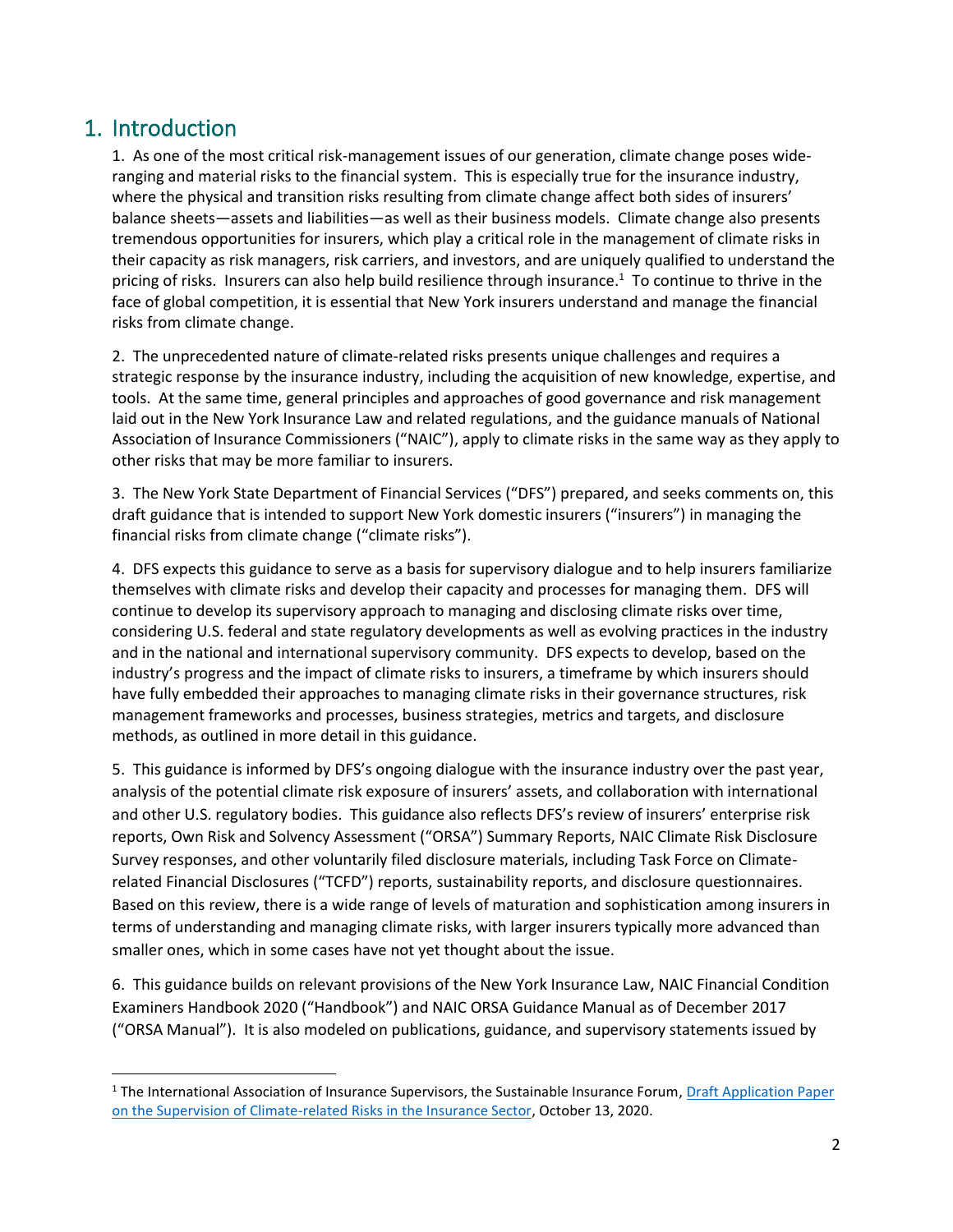international regulators and networks, such as the Bank of England Prudential Regulation Authority ("PRA"), the International Association of Insurance Supervisors ("IAIS"), the Sustainable Insurance Forum ("SIF"), the European Insurance and Occupational Pensions Authority ("EIOPA"), the European Central Bank ("ECB"), the Network for Greening the Financial System ("NGFS"), and the Dutch Central Bank. DFS is profoundly grateful for their work.

7. At a high level, international regulators' expectations on managing climate risks are consistent, including similar components, a focus on proportionality and long-term analysis, and the expectation of an increasing level of sophistication over time. To ensure consistency across jurisdictions, international regulators have engaged in meaningful collaboration and coordination to develop international best practices. DFS intends to work closely with international and other U.S. regulators going forward to reduce the compliance burden on insurers.

8. Although no one is spared from the impact of climate change, it disproportionally affects disadvantaged communities, including low-income communities and communities of color, and feeds into the vicious circle of social inequality. While this guidance is focused on the financial stability of insurers in the face of climate change, it is also crucial for insurers to contribute to climate adaptation and mitigation efforts, support communities' resilience to climate change, and work with the public sector to find ways to close the protection gap and ensure the availability and affordability of insurance.

#### **Overview of DFS Supervisory Expectations**

DFS expects insurers to take a strategic approach to managing climate risks that considers both current and forward-looking risks and identifies actions required to mitigate those risks in a manner proportionate to the nature, scale, and complexity of insurers' businesses. Specifically, an insurer should:

- 1. Integrate the consideration of climate risks into its governance structure. The insurer's board should understand and be responsible for managing climate risks, which should be reflected in the company's risk appetite and organizational structure.
- 2. When making strategic and business decisions, consider the current and forwardlooking impact of climate-related factors on its business environment in the short-, medium-, and long-term.
- 3. Incorporate climate risks into the insurer's existing financial risk management, including by embedding climate risks in its risk management framework and analyzing the impact of climate risks on existing risk factors. Climate risks should be considered in the company's ORSA.
- 4. Use scenario analysis to inform business strategies and risk assessment and identification. Scenarios should consider physical and transition risks, multiple carbon emissions and temperature pathways, and short-, medium-, and long-time horizons.
- 5. Disclose its climate risks and consider the TCFD and other initiatives when developing its disclosure approaches.

DFS intends to monitor compliance with these expectations as part of its supervisory activities.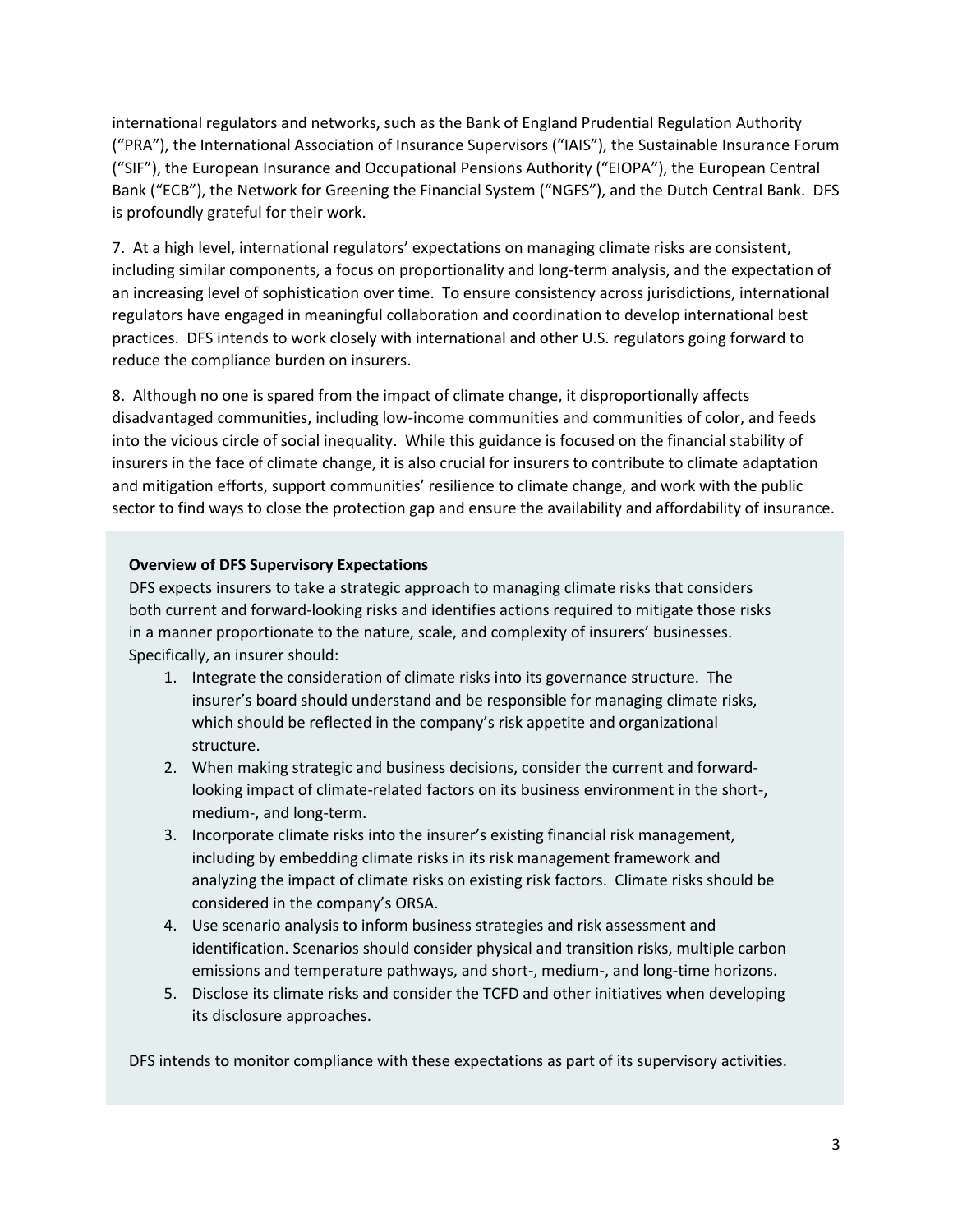# <span id="page-3-0"></span>2. Financial Risks from Climate Change

9. Physical risks arise from the increasing frequency, severity, and volatility of acute events, such as hurricanes, floods, and wildfires, as well as chronic shifts in weather patterns, such as droughts disrupting agriculture production. These risks directly affect property/casualty insurers' liabilities and the long-term viability of certain business lines. Climate-related natural disasters can also cause business disruption, destruction of capital, increased costs to recover from disasters, reduced revenue, and migration. In turn, these can lead to lower residential and commercial property values, lower household wealth, and lower corporate profitability, translating into financial and credit market losses that affect insurers' assets.

10. Transition risks arise from society's transition towards a low-carbon economy, driven by policy and regulations, low-carbon technology advancement, and shifting sentiment and societal preferences. This transition can lead to stranded assets in the fossil-fuel industry and carbon-intensive infrastructure, real estate, and vehicles. It can also result in costs to reinvest in and replace infrastructure, and increased litigation against fossil-fuel companies. Transition risks can lead to corporate asset devaluation, lower corporate profitability, lower property values, and lower household wealth. In turn, related financial and credit market losses will affect insurers' assets, while increased litigation will impact insurers' liabilities and the long-term viability of certain business lines. Examples of sectors with high transition risks include: coal mining, oil and gas (including drilling, pipelines, refineries, and services), utilities, transportation, chemicals, trucking and leasing, auto manufacturing, cement, and mining. Some companies in these sectors are actively transitioning their business lines into low carbon, such as oil and gas companies investing in renewable energy and auto manufacturing companies building electric vehicles.

11. Physical and transition risks can give rise to climate-related claims under liability policies, such as directors' and officers' liability insurance policies, $2$  as well as direct actions against insurers for failing to manage climate risks.<sup>3</sup> These liability risks are not identified in this guidance as a separate risk factor, but rather are part of the discussion of physical and transition risk factors.

12. Climate risks are unprecedented. Not only does climate change affect all aspects of our economy globally, its impact may be non-linear, correlated, and irreversible. Although the ultimate consequences of climate change on human society are not known with certainty, climate-driven change is inevitable. Society will either experience further physical risks, which could become drastic and potentially uninsurable if the low-carbon transition happens too slowly or too late, or undergo the lowcarbon transition, which mitigates physical risks but creates transition risks. The low-carbon transition could be orderly, with minimum negative impact on the economy, or disorderly, which would disrupt the economy and financial markets. A "too little, too late" scenario could result in the most severe financial risks—for example, where significant action is taken too late to achieve climate goals such as limiting global warming to well below 2 degrees Celsius above pre-industrial levels, which is the Paris Agreement goal and what is needed to keep the Earth habitable for humans. To address the unique

<sup>&</sup>lt;sup>2</sup> PRA, Supervisory Statement, SS3/19, Enhancing banks' and insurers' approaches to managing the financial risks [from climate change,](https://www.bankofengland.co.uk/prudential-regulation/publication/2019/enhancing-banks-and-insurers-approaches-to-managing-the-financial-risks-from-climate-change-ss) April 2019.

<sup>&</sup>lt;sup>3</sup> IAIS, SIF, [Draft Application Paper on the Supervision of Climate-related Risks in the Insurance Sector,](https://www.iaisweb.org/page/consultations/current-consultations/application-paper-on-the-supervision-of-climate-related-risks-in-the-insurance-sector/file/92570/application-paper-on-the-supervision-of-climate-related-risks-in-the-insurance-sector) October 13, 2020.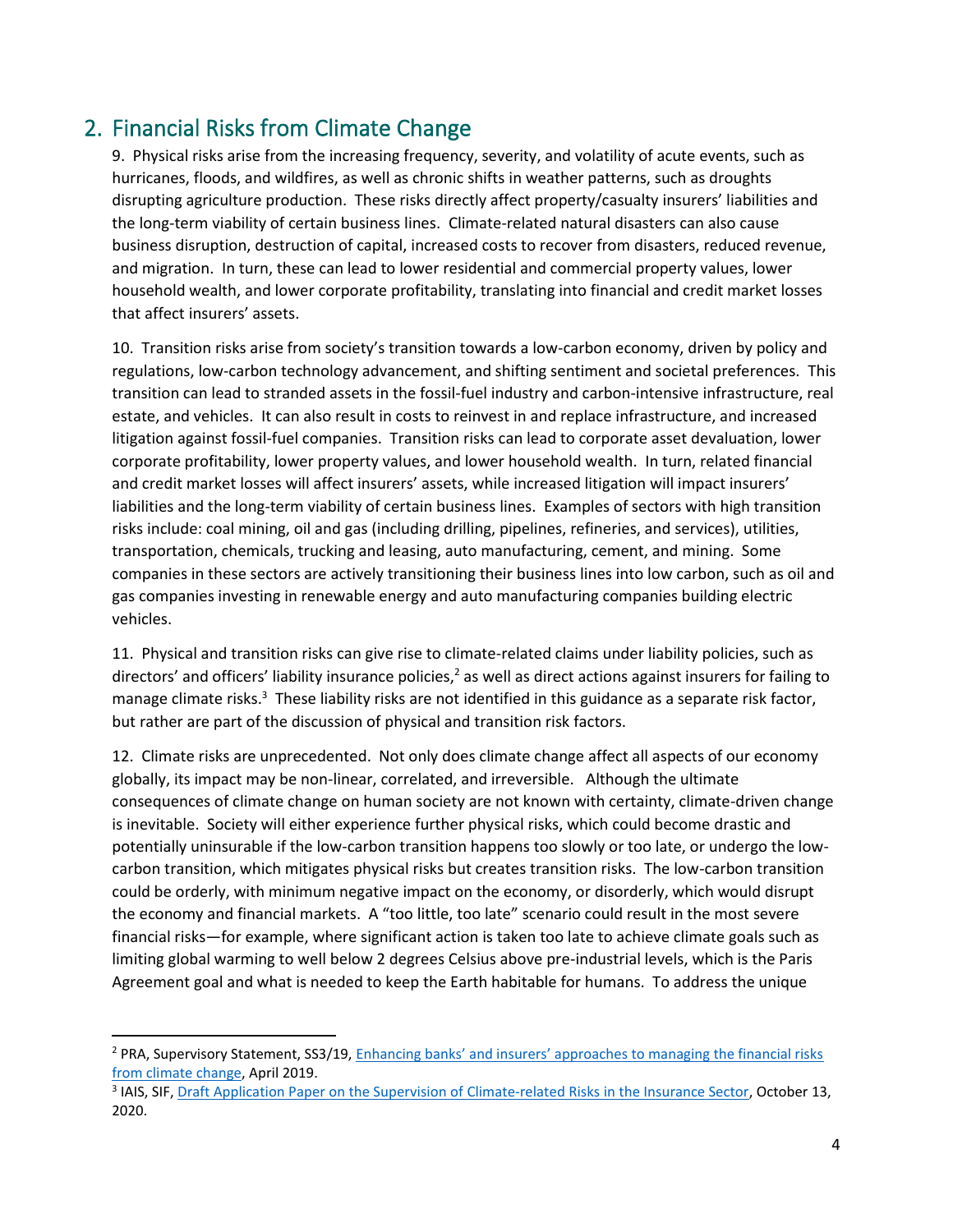challenges posed by climate change, insurers must adapt their traditional tools for identifying, monitoring, and managing risks.

# <span id="page-4-0"></span>3. Proposed Detailed Guidance

#### <span id="page-4-1"></span>3.1 Proportionate Approach

13. DFS expects each insurer to take a proportionate approach to managing climate risks that reflects its exposure to climate risks and the nature, scale, and complexity of its business. DFS recognizes that not all insurers have the same level of resources to devote to managing climate risks and that some insurers will take longer than others to develop and implement appropriate practices. However, all insurers, regardless of size, are expected to analyze their climate risks on both the underwriting and investment sides of their balance sheets. Small insurers are not necessarily less exposed to climate risks because they may have concentrated business lines or geographies that are highly exposed to climate risks without the benefit of diversification available to larger insurers.

14. As an insurer's expertise and understanding of climate risks develop, DFS expects the insurer's approach to managing these risks to mature. Over time, an insurer's analysis of climate risks and assessment of their materiality for its business should shift from a qualitative approach to a quantitative approach. While a qualitative assessment may be based on simple models and a small set of risk factors, a quantitative assessment should rely on sophisticated models and a broader set of risk factors, which should include the following branded risk factors described in the Handbook: credit, legal, liquidity, market, operational, pricing and underwriting, reputational, and strategic risks.

15. An insurer that is developing a climate risk approach or model may need more time to incorporate it into its risk management function, or to establish an adequate control environment. That insurer should start by qualitatively analyzing the impact of climate risks on these branded risk factors for its business lines and assets. In addition, it should assess how its business (both assets and liabilities) will perform under various scenarios, such as: (1) an orderly transition that phases out fossil fuel-based energy and transportation with minimum financial market disruption and a limited increase in natural disasters; (2) a disorderly transition with a large financial market disruption and a limited increase in natural disasters; (3) a disorderly transition with a drastic increase in natural disasters; and (4) no transition (as the economy continues to use the same amount of fossil fuel) with a drastic increase in natural disasters.

16. A strategic response to climate change requires a longer-term view than the typical business planning horizon of three to five years. The time horizon for analyzing financial risks and opportunities related to climate change should gradually go beyond the standard three to five years to a medium-term (e.g., ten years) and ultimately long-term (e.g., 30 years) view. DFS's expectation for the timing of this progression will depend on the situation of each insurer, with insurers with the most developed climaterelated risk profiles expected to start experimenting with the long-term horizon now and other firms in the next two to three years.

# <span id="page-4-2"></span>3.2Materiality

17. This guidance includes several references to materiality or to material risks or exposure. DFS understands that the quantification of climate risks is still a developing area with uncertain or, in some cases, unavailable data and models. However, this does not preclude insurers from making informed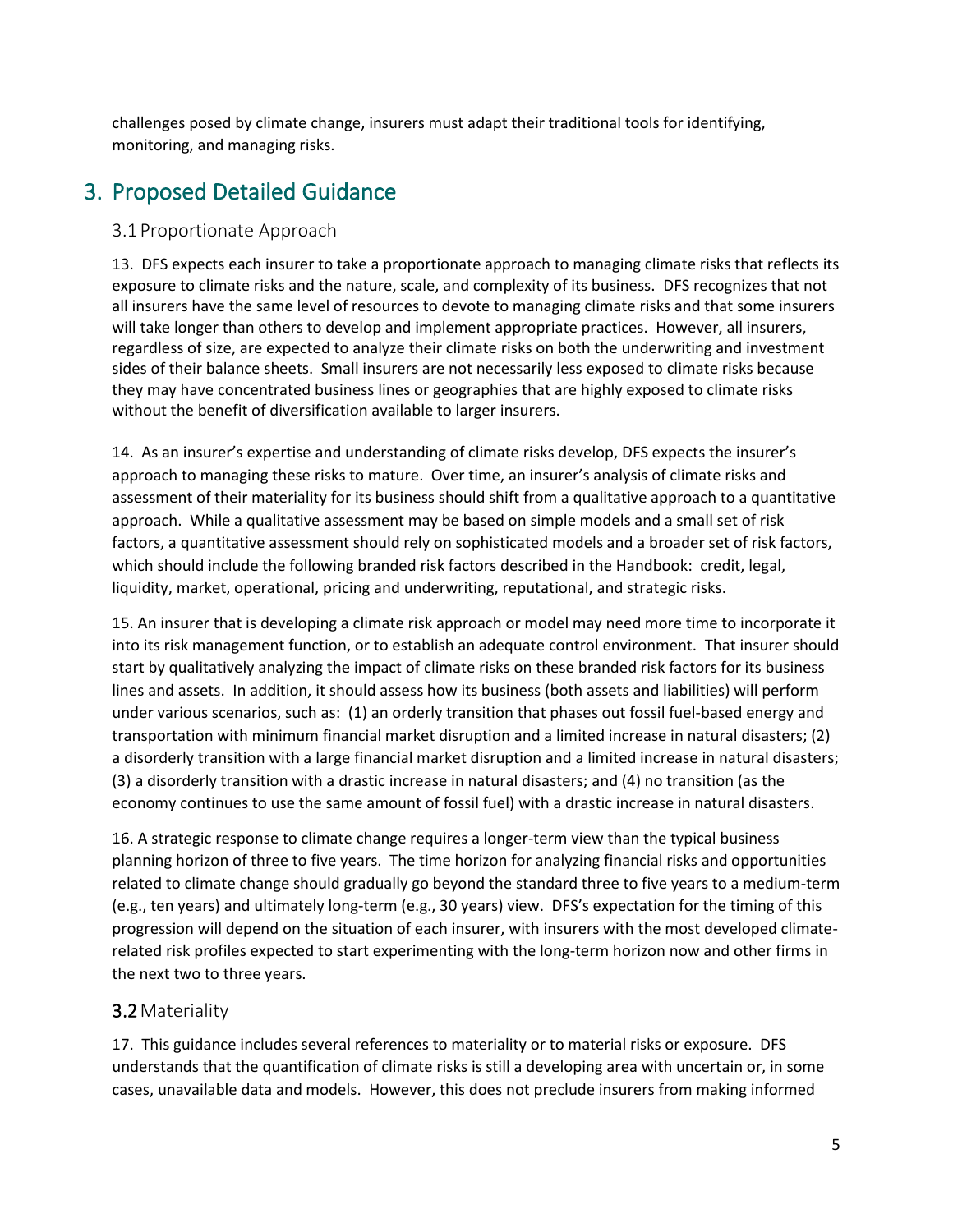judgments about the significance of climate risks to their businesses. For insurers early in the process of managing climate risks or with more limited resources, materiality assessments may be based on qualitative information, and on analysis of portfolio exposure to certain sectors or geographies in underwriting or investments. Over time, this assessment should become more quantitative and rely on methods such as scenario analysis and stress testing.

18. The Handbook provides guidance for determining materiality in the examination context.<sup>4</sup> When assessing the materiality of climate risks, insurers may use the Handbook's materiality benchmarks (e.g., 5% of surplus or one-half of 1% of total assets), subject to adjustment based on professional judgment and circumstances. However, insurers should recognize that certain risks may be material, regardless of their numerical impact, based on external factors such as the industries in which an insurer operates or investor expectations.<sup>5</sup> These types of risks could include exposure to natural disasters that are strongly influenced by climate change for property/casualty insurers, and exposure to geographies and sectors that have high transition or physical risks for life insurers.

## <span id="page-5-0"></span>3.3Risk Culture and Governance

#### 3.3.1 Board Governance

<span id="page-5-1"></span>19. The Handbook lays out the components of an effective corporate governance program.<sup>6</sup> Consistent with the Handbook, DFS expects an insurer's board of directors (or an appropriate committee thereof) or, if there is no board, the governing entity ("board"), to understand and assess relevant climate risks, and to address and oversee these risks within the insurer's overall business strategy and risk appetite. The board's approach should reflect an understanding of the unprecedented nature of climate risks as well as their long-term impact beyond the standard business planning horizon.

20. DFS expects insurers to designate a member or committee of the board, as well as a member of senior management most suited to the task within the insurer's organizational structure and given the insurer's climate risk profile, as responsible for the insurer's assessment and management of climate risks. As climate change could impact multiple business units and require expertise from multiple functions, one option is to have an internal risk committee of senior management charged with understanding the changing risk landscape and identifying potential ways to address climate risks.<sup>7</sup>

21. Some insurers may determine, after a thorough assessment, that climate risks are not material to their businesses. However, because of the changing nature of those risks, those insurers should still designate a member or committee of the board and a member of senior management to be responsible for climate risks. For example, the concentration of an insurer's investments in companies considered vulnerable to transition risks in the current regulatory environment might be below the materiality threshold set by an insurer. But if a meaningful national carbon tax (e.g., \$200/ton  $CO_2$ -equivalent) is

<sup>4</sup> Handbook, SECTION 1 – GENERAL EXAMINATION GUIDANCE, III. General Examination Consideration, B. MATERIALITY, Page 61-63.

<sup>5</sup> Anderson, N., [IFRS® \(International Financial Reporting Standards\) Standards and climate-related disclosures,](https://cdn.ifrs.org/-/media/feature/news/2019/november/in-brief-climate-change-nick-anderson.pdf?la=en) November 2019.

<sup>6</sup> Handbook, SECTION 2 – RISK-FOCUSED EXAMINATION PROCESS, Phase 1, B. Part 2: Understanding the Corporate Governance Structure, Page 184.

<sup>&</sup>lt;sup>7</sup> IAIS, SIF, [Draft Application Paper on the Supervision of Climate-related Risks in the Insurance Sector,](https://www.iaisweb.org/page/consultations/current-consultations/application-paper-on-the-supervision-of-climate-related-risks-in-the-insurance-sector/file/92570/application-paper-on-the-supervision-of-climate-related-risks-in-the-insurance-sector) October 13, 2020.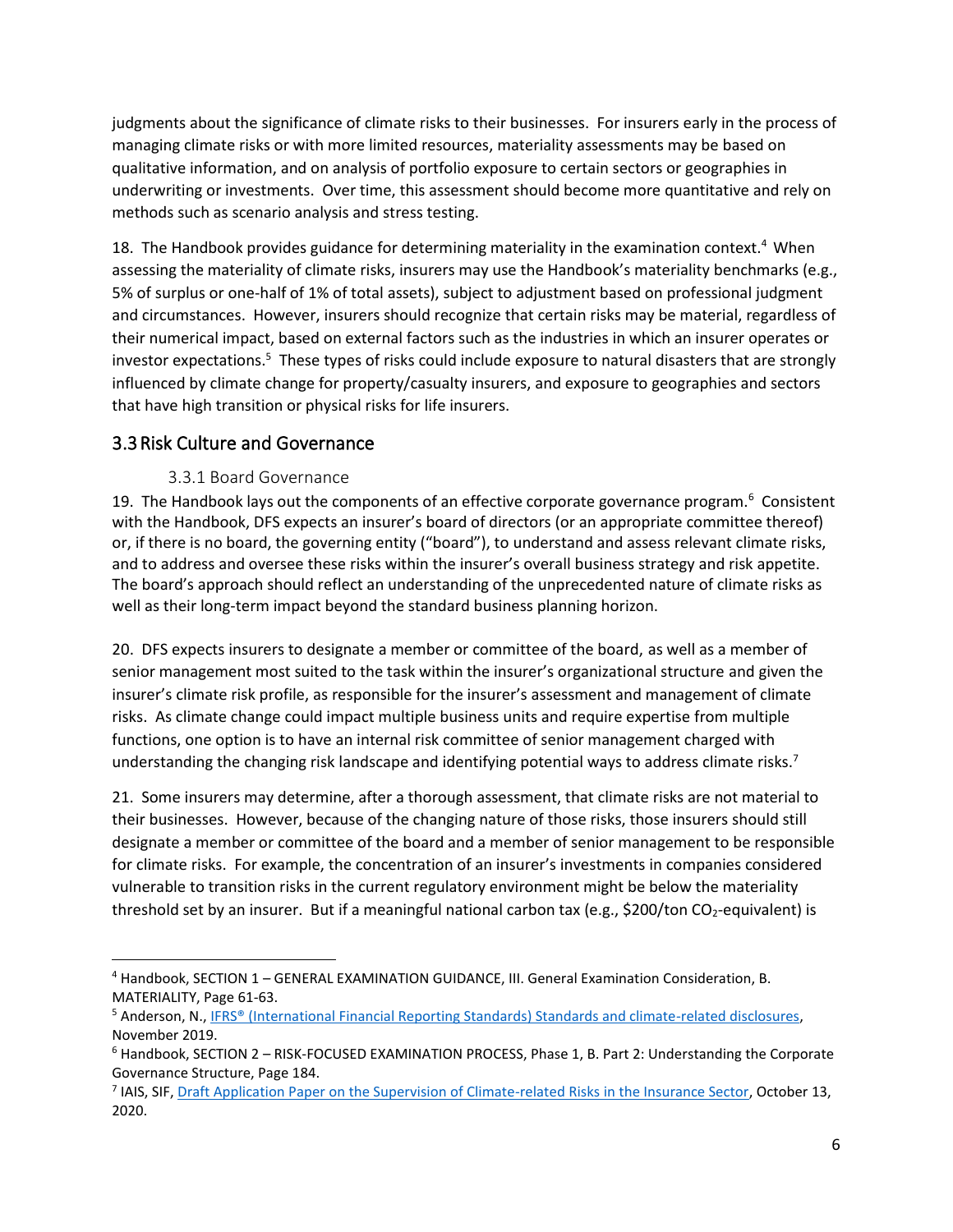adopted and more companies are considered vulnerable to transition risks, that threshold could easily be met. Ensuring that the board and senior management stay abreast of evolving climate risks is critical.

#### 3.3.2 Risk Appetite

<span id="page-6-0"></span>22. DFS expects an insurer to have a written risk policy adopted by its board describing how the insurer monitors and manages climate risks in line with its risk appetite statement. The policy should include the insurer's risk tolerance levels and limits for financial risks, and consider factors such as:

- a. long-term financial interests of the insurer, and how decisions today affect future financial risks;
- b. results of scenario analysis and potentially stress testing for short-, medium-, and long-term horizons;
- c. uncertainty around the timing and channels through which climate risks may materialize; and
- d. sensitivity of both sides of the balance sheet to changes in key climate risk drivers and external conditions.<sup>8</sup>

23. While DFS understands that quantifying these factors is challenging in light of evolving methodologies and data, insurers should nevertheless start the process, beginning with qualitative assessments and moving towards quantitative assessments over time.

#### 3.3.3 Organizational Structure

<span id="page-6-1"></span>24. DFS expects insurers to:

- a. Create an organizational structure that includes risk assessment, compliance, internal control, internal audit, and/or actuarial functions<sup>9</sup> (collectively, "control functions") to manage climate risks.
- b. Ensure that the structure clearly defines and articulates roles, responsibilities, and accountabilities, as well as a risk culture that supports accountability in risk-based decision making,<sup>10</sup> in setting climate risk limits and overseeing their implementation.
- c. Modify the control functions and relevant roles and responsibilities as necessary to account for the evolving nature of climate risks.
- d. Implement reliable risk-management processes across lines of business, operations, and control functions, with clear steps to ensure the effectiveness and adequacy of climate risk integration.
- e. Explicitly consider climate risks (like other material risks) in risk management processes, including in enterprise risk reports and ORSA Summary Reports, and in the decision-making processes of senior management.
- f. Conduct objective, independent, and regular reviews of the functions and procedures for managing climate risks and report the findings of the reviews to the board. Adapt the functions, procedures, roles, and resources for managing climate risks as necessary.

<sup>8</sup> PRA, Supervisory Statement, SS3/19, [Enhancing banks' and insurers' approaches to mana](https://www.bankofengland.co.uk/prudential-regulation/publication/2019/enhancing-banks-and-insurers-approaches-to-managing-the-financial-risks-from-climate-change-ss)ging the financial risks [from climate change,](https://www.bankofengland.co.uk/prudential-regulation/publication/2019/enhancing-banks-and-insurers-approaches-to-managing-the-financial-risks-from-climate-change-ss) April 2019.

<sup>&</sup>lt;sup>9</sup> IAIS, SIF, <u>Draft Application Paper on the Supervision of Climate-related Risks in the Insurance Sector, October 13,</u> 2020.

<sup>&</sup>lt;sup>10</sup> Handbook, SECTION 1 – GENERAL EXAMINATION GUIDANCE, XI. REVIEWING AND UTILIZING THE RESULTS OF AN OWN RISK AND SOLVENCY ASSESSMENT ORSA Review, Page 157.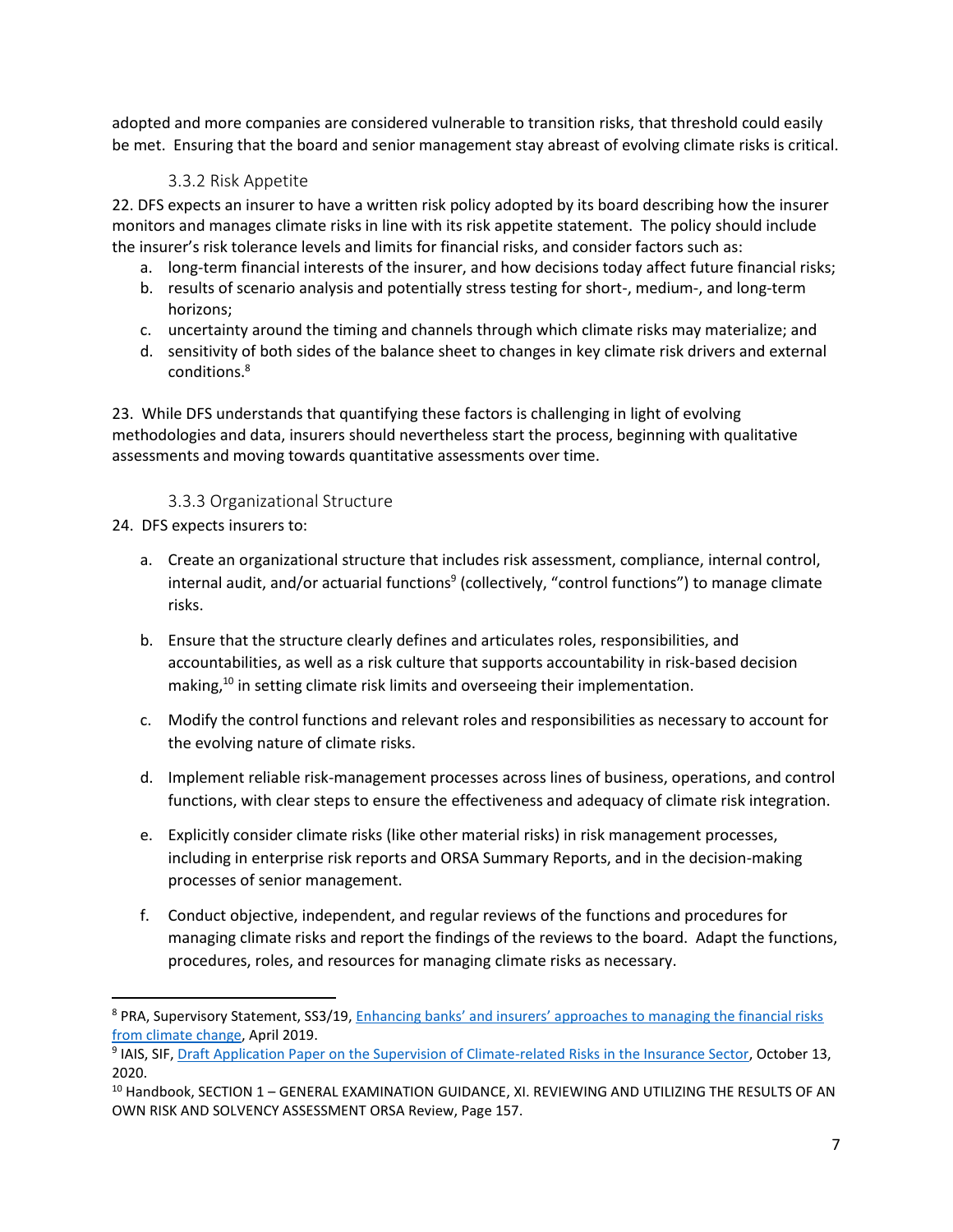- g. Develop the skill, expertise, and knowledge required for the assessment and management of climate risks at the level of the board and employees, including senior management. This can be done through new hires, internal training, and/or the use of external consultants. The board should support resource allocation to this effort.
- h. Consider implementing remuneration policies to align incentives with the strategy for managing climate risks.

# <span id="page-7-0"></span>3.4Business Models and Strategies

25. Insurers are already exposed to climate risks, which are expected to have a material impact on the business environment in which they operate, and can already take advantage of related opportunities. DFS expects insurers to be aware of potential changes in their business environment and to address these risks strategically. Insurers should consider questions such as: which business areas are exposed to a climate-related physical or transition risk; the materiality of the risk; whether affected areas should be continued, scaled back, or adapted; and whether climate risks require consideration across all business areas and processes on the basis of their materiality, or only those business areas and processes that are particularly exposed. $^{11}$ 

26. Insurers should ensure that their business strategy is effectively communicated to, and operationalized by, all of their relevant entities, individual business units, and product lines. Insurers are expected to use scenario analysis and stress testing to help set business models and strategy. Further guidance on scenario analysis and stress testing is covered in Section 3.6. Where appropriate, insurers are encouraged to set and monitor clear key performance indicators.

27. DFS expects to an insurer to document how its business environment analysis, scenario analysis, and stress testing (if applicable) is considered in its strategy-setting process, risk appetite framework, and risk management and compliance processes.

# <span id="page-7-1"></span>3.5Risk Management

#### 3.5.1 Risk Management Framework

<span id="page-7-2"></span>28. The Handbook describes the key principles of an effective risk management framework<sup>12</sup> that should be applied when assessing climate risks. Insurers and other entities that are required to have enterprise risk management ("ERM") functions $^{13}$  are expected to:

• address climate risks through their existing ERM functions and in line with their boardapproved risk appetites, including considering how climate risks affect the branded risk factors set forth in the Handbook;

<sup>&</sup>lt;sup>11</sup> NGFS, [Guide for supervisors: integrating climate-related and environmental risks into prudential supervision,](https://www.ngfs.net/sites/default/files/medias/documents/ngfs_guide_for_supervisors.pdf) May 2020.

<sup>&</sup>lt;sup>12</sup> Handbook, Section 1 – GENERAL EXAMINATION GUIDANCE, XI. REVIEWING AND UTILIZING THE RESULTS OF AN OWN RISK AND SOLVENCY ASSESSMENT, C. Review of Section I – Description of the Insurer's Risk Management Framework. Pages 156 - 162

<sup>&</sup>lt;sup>13</sup> An insurer subject to § 82.2 of 11 NYCRR 82 (Insurance Regulation 203) and an entity, as defined in § 82.1(d) of Regulation 203, are expected to have ERM functions.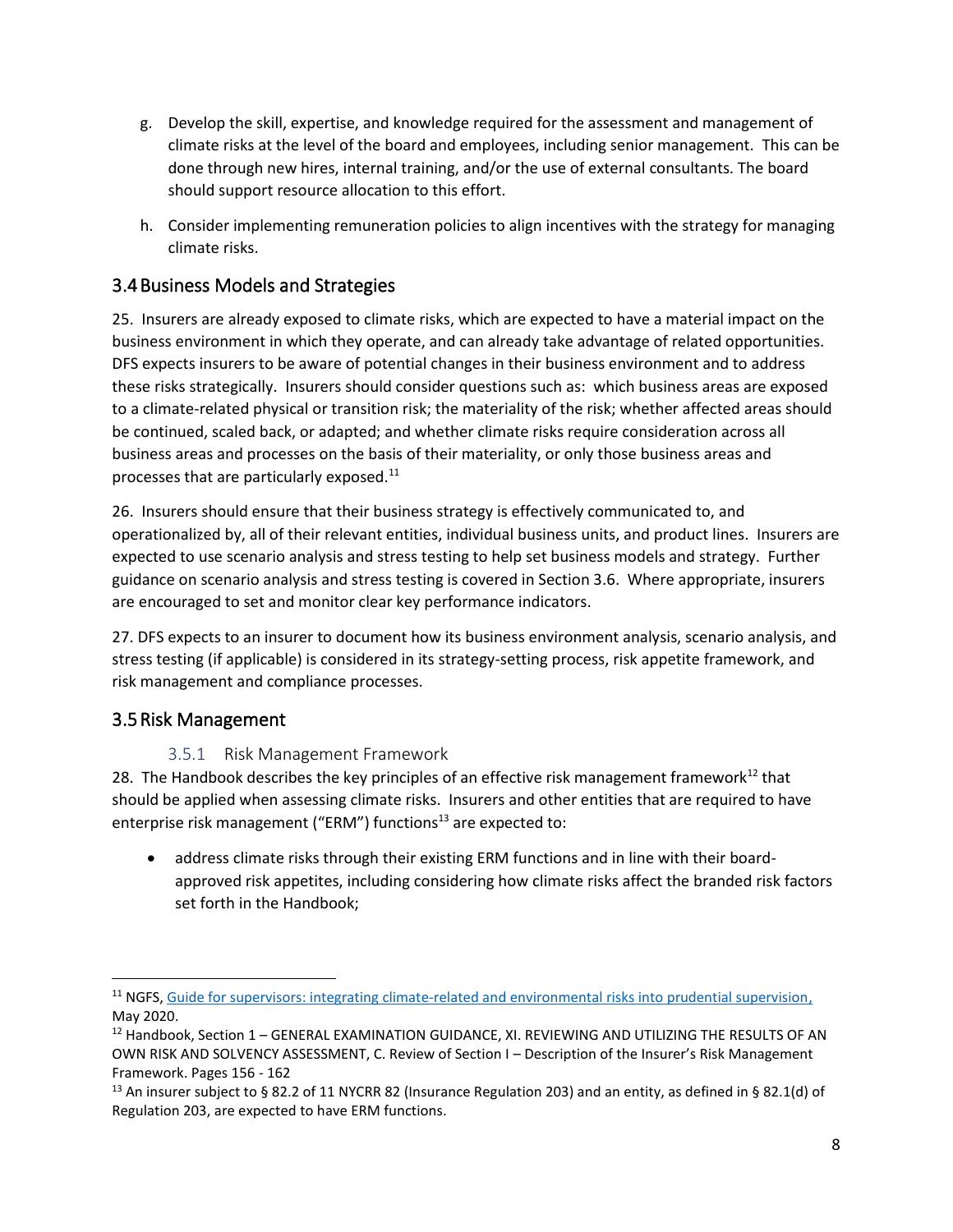- identify, assess, monitor, manage, and report on their exposure to these risks in a manner that is appropriate for the nature, scale, and complexity of the risk and their businesses;<sup>14</sup>
- document in their written ERM and board risk reports the climate risks considered, including their transmission channels, $^{15}$  and their impact on existing risk factors, and where appropriate, update existing risk management policies to reflect climate risks;
- manage and monitor these risks over a sufficiently long-term horizon and review their analysis on a regular basis.<sup>16</sup>

#### 3.5.1.1 Risk Identification and Prioritization

29. Insurers should have a process in place that identifies and prioritizes all reasonably foreseeable and relevant material risks, including climate risks. Information on these risks from internal and external sources should be systematically gathered and maintained, climate-related risks and opportunities should be documented and reported to senior management, and climate risk indicators and metrics should be periodically reviewed by the board that is responsible for climate.<sup>17</sup> As discussed in more detail in Section 3.6, insurers should use scenario analysis and stress testing to inform the risk identification and prioritization process and understand the short- and long-term climate risks to their business models. Insurers are also expected to go beyond using historical data to inform their risk assessment and consider future trends.

#### 3.5.1.2 Risk Appetite, Tolerances, and Limits

30. Insurers should consider climate risks in setting their risk appetite, tolerance, and limits. Insurers may apply appropriate quantitative tools and metrics and qualitative statements to help establish clear boundaries and expectations for risks that are hard to measure.<sup>18</sup> For example, tools and metrics can be used to monitor exposures to physical or transition risks caused by changes in the concentration of an insurer's investment portfolios (such as the percentage of real estate investments exposed to climaterelated flood risk or the amount of investments in fossil fuel companies that do not have a credible transition plan), or to measure the potential impact of physical risks on supply chains. Examples of quantitative tools and metrics include: a 200-year value-at-risk or probable maximum loss for a natural catastrophe peril region, limits on investment and/or underwriting exposure to sectors or companies exposed to high climate risks, limits on investment exposure to geographies with high physical risks, and

<sup>14</sup> Section 82.2(a) of 11 NYCRR 82 (Insurance Regulation 203).

<sup>&</sup>lt;sup>15</sup> For example, transmission channels may include investments in real estate that are at high risk of climaterelated natural disasters, public policies that encourage the low carbon transition and reduce the profits of insurers' customers, etc.

<sup>&</sup>lt;sup>16</sup> Capital adequacy standards in relation to climate risks are not yet sufficiently developed to include in this initial guidance.

<sup>&</sup>lt;sup>17</sup> Handbook, Section 1 - GENERAL EXAMINATION GUIDANCE, XI. REVIEWING AND UTILIZING THE RESULTS OF AN OWN RISK AND SOLVENCY ASSESSMENT, C. Review of Section I – Description of the Insurer's Risk Management Framework. Page 158.

<sup>&</sup>lt;sup>18</sup> Handbook, Section 1 – GENERAL EXAMINATION GUIDANCE, XI. REVIEWING AND UTILIZING THE RESULTS OF AN OWN RISK AND SOLVENCY ASSESSMENT, C. Review of Section I – Description of the Insurer's Risk Management Framework. Page 159.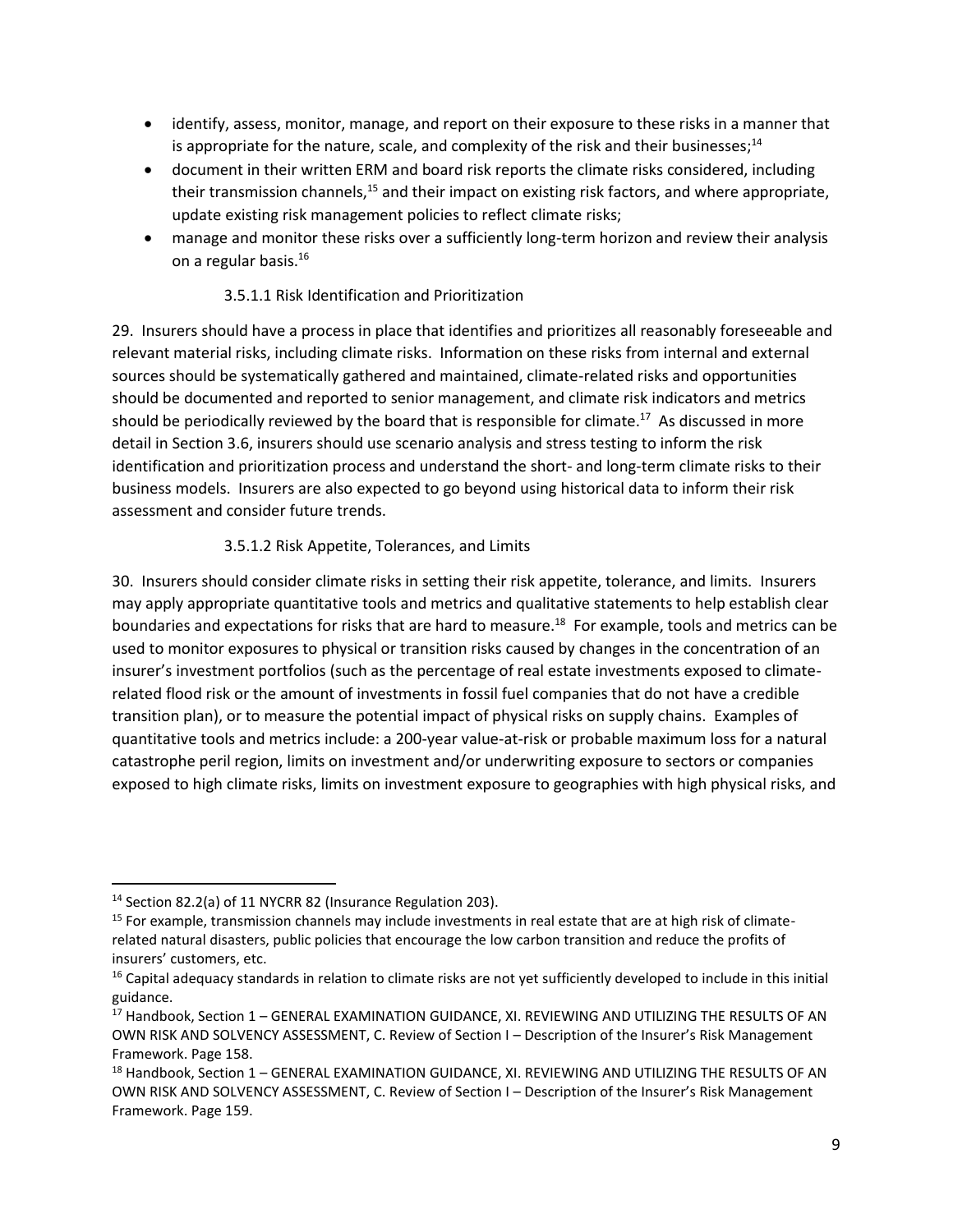carbon footprints<sup>19</sup> of investment portfolios.<sup>20</sup> Insurers may use these metrics to compare and report actual assessed risk versus risk tolerances/limits, and track progress against their overall business strategy. DFS expects that these tools and metrics and qualitative statements will evolve and mature over time.

31. An insurer's established risk appetite should be periodically examined and updated. An insurer should also identify circumstances that would trigger additional review of its strategy for addressing climate risks.

#### 3.5.1.3 Risk Management and Controls

32. Managing risk, including climate risks, is an ongoing ERM activity, operating at many levels within the organization, which requires a collaborative, enterprise-wide approach.<sup>21</sup> If the potential impacts of climate risks are determined to be material, DFS expects insurers to demonstrate how they will mitigate those risks and to develop a credible plan or policies for managing their exposure, including by reducing the concentration of those risks. These plans and policies should reflect the unprecedented nature of climate risks, and how they differ from other risks.

33. To inform their risk management, insurers should seek to understand the potential current and future impacts of physical and transition risks on their customers, counterparties, investees, and potential investees. If an insurer does not have the necessary information to understand these impacts and that information is considered material to the insurer's own risks, the insurer is expected to engage with these entities and consider using data from publicly-available sources or working with external experts to collect such data.

34. DFS expects an insurer's control functions, including risk management, information technology, compliance, internal audit, and actuarial functions, to be integrated for purposes of managing climate risks to report climate risk issues in a coordinated manner, and to have the appropriate resources and expertise to support their consideration of climate risks. Insurers can use the "Three Lines of Defense" model described in the Handbook or a similar system of checks and balances that is effective and integrated into the insurer's material business processes.<sup>22</sup> The control functions should identify,

<sup>&</sup>lt;sup>19</sup> A portfolio's carbon footprint is the sum of a proportional amount of each portfolio company's emissions (proportional to the amount of stock held in the portfolio). For more information on carbon footprinting, see United Nations Principles for Responsible Investment, [How measuring a portfolio carbon footprint can help,](https://www.unpri.org/climate-change/how-measuring-a-portfolio-carbon-footprint-can-assist-in-climate-risk-mitigation-and-reducing-emissions/608.article) May 21, 2015. Carbon footprinting has limitations, including that it is backward-looking and a snapshot in time, and does not consider whether or how the companies invested in are reducing or increasing their carbon emissions going forward. See Rust., S., [Carbon footprints: Only so deep,](https://www.ipe.com/carbon-footprints-only-so-deep/10021479.article) Investment and Pension Europe, November 2017; and Fraser, A., Are investment carbon footprints good for investors and the climate?, Policy Options, Institute for Research on Public Policy, November 6, 2017. Given these limitations, TCFD has [a consultation paper on forward](https://www.fsb.org/wp-content/uploads/P291020-4.pdf)[looking financial sector metrics](https://www.fsb.org/wp-content/uploads/P291020-4.pdf) where a portfolio's implied temperature rise is listed as a metric for consideration. Another metric described in the consultation paper is climate value-at-risk.

<sup>&</sup>lt;sup>20</sup> Given that insurers are not large carbon emitters, Scope 1 and Scope 2 emission targets are helpful to set but do not address the most relevant climate risks that insurers face.

<sup>&</sup>lt;sup>21</sup> Handbook, Section 1 – GENERAL EXAMINATION GUIDANCE, XI. REVIEWING AND UTILIZING THE RESULTS OF AN OWN RISK AND SOLVENCY ASSESSMENT, C. Review of Section I – Description of the Insurer's Risk Management Framework. Page 160.

<sup>&</sup>lt;sup>22</sup> Handbook, Section 1 – GENERAL EXAMINATION GUIDANCE, XI. REVIEWING AND UTILIZING THE RESULTS OF AN OWN RISK AND SOLVENCY ASSESSMENT, C. Review of Section I – Description of the Insurer's Risk Management Framework. Page 160.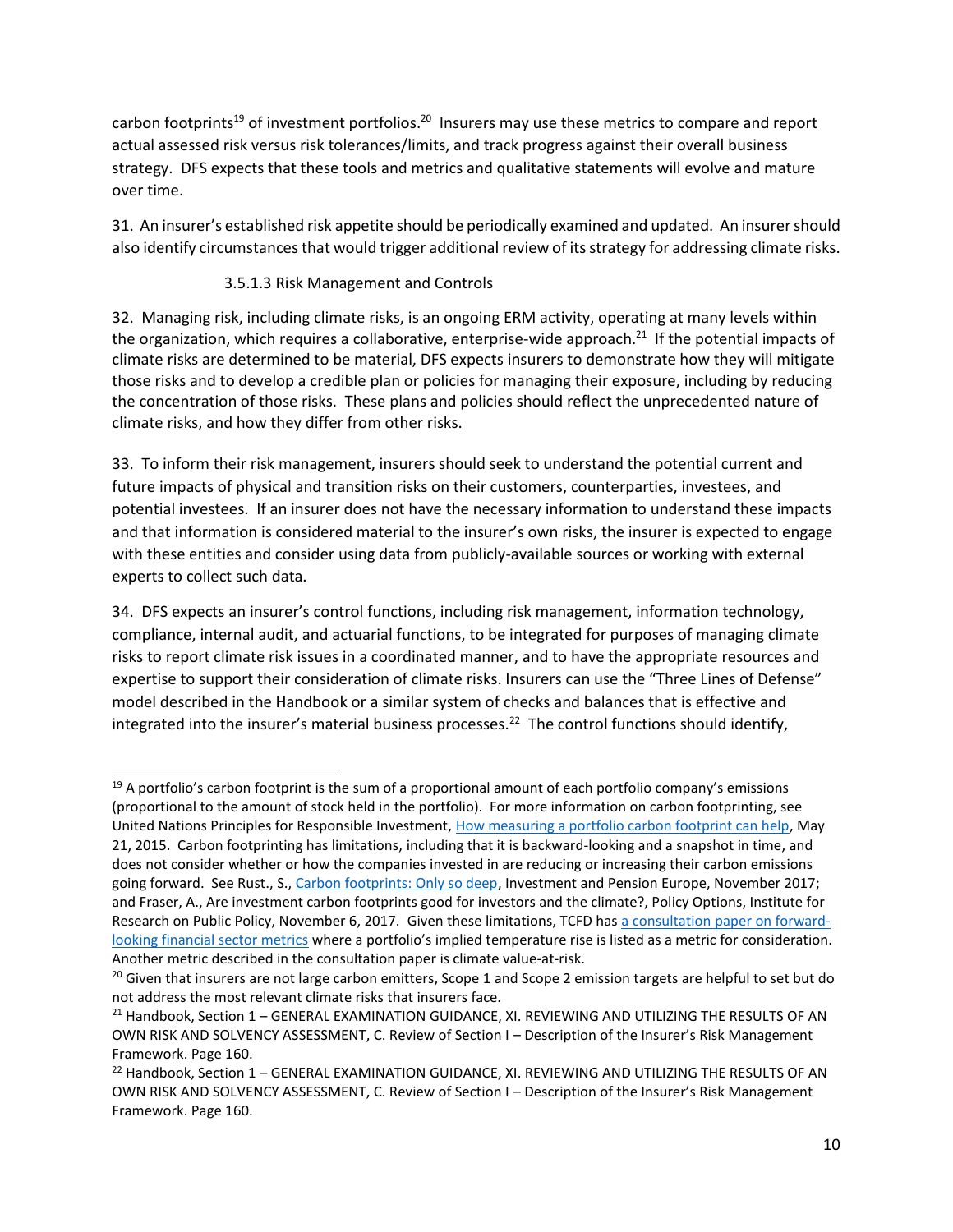measure, monitor, and report on the insurer's climate risks, assess the effectiveness of the insurer's risk management and internal controls, and determine whether the insurer's operations, business results, and climate risk exposures are consistent with the risk appetite statement approved by the board.<sup>23</sup> For example, the compliance function should consider the legal risks stemming from climate change (e.g., failure to appropriately disclose information on climate-related exposure) and ensure that internal policies and control procedures are compliant with the standards, directives, charters, or codes of conduct related to environmental, social, and governance principles that the insurer committed to respect. The actuarial function should consider the quality and completeness of climate-related data, with the understanding that historical data may not be sufficient to appropriately calibrate premiums or reserves to reflect climate risks, particularly rapidly evolving ones.

#### 3.5.1.4 Risk Reporting and Communication

35. DFS expects insurers to provide their boards with information regarding their exposure to climate risks, mitigating actions, and the timeframe within which they propose to take these actions. The information should enable the board to discuss, challenge, and make decisions relating to the insurer's management of climate risks.

#### 3.5.2 Climate Change's Impact on Existing Risk Factors

<span id="page-10-0"></span>36. The ERM function should address all reasonably foreseeable and relevant material risks.<sup>24</sup> DFS expects insurers and other entities that are required to have ERM functions to analyze how the physical and transition risks from climate change could materialize for the branded risk factors set forth in the Handbook, including credit risk, legal risk, liquidity risk, market risk, operational risk, pricing and underwriting risk, reputational risk, and strategic risk.<sup>25</sup> Below are examples of how climate-related risks might impact each of these factors.<sup>26</sup>

#### 3.5.2.1 Credit Risk

37. Insurers should consider the effect of physical and transition risks on their counterparties' profitability and viability. For example, a reinsurer on which an insurer heavily relies for reinsurance could be adversely affected by physical risks from climate change. DFS recognizes that climate change's impact on credit risk is likely small relative to its impact on other risk factors.

38. As described in more detail in Section 3.5.2.4 ("Market Risk"), insurers should also consider the effect of climate risks on their current and future investments, especially the level and trend of noninvestment grade, problem, restructured, delinquent and non-performing earning assets<sup>27</sup> in sectors and geographies most exposed to physical and transition risks.

<sup>&</sup>lt;sup>23</sup> IAIS, SIF[, Draft Application Paper on the Supervision of Climate-related Risks in the Insurance Sector,](https://www.iaisweb.org/page/consultations/current-consultations/application-paper-on-the-supervision-of-climate-related-risks-in-the-insurance-sector/file/92570/application-paper-on-the-supervision-of-climate-related-risks-in-the-insurance-sector) October 13, 2020.

<sup>&</sup>lt;sup>24</sup> Section 82.2(a)(9) of 11 NYCRR 82 (Insurance Regulation 203).

<sup>&</sup>lt;sup>25</sup> Reserve risk is likely minimally affected by climate risks and is therefore not discussed in this guidance.

<sup>&</sup>lt;sup>26</sup> For more information on mapping of climate risks to these branded risk factors, see IAIS's Application Paper on [the Supervision of Climate-related Risks in the Insurance Sector,](https://www.iaisweb.org/page/consultations/current-consultations/application-paper-on-the-supervision-of-climate-related-risks-in-the-insurance-sector/file/92570/application-paper-on-the-supervision-of-climate-related-risks-in-the-insurance-sector) Sections 5.1 and 6, and EIOPA's Consultation [Paper on the draft Opinion on the supervision of the use of climate change risk scenarios in ORSA,](https://www.eiopa.europa.eu/content/consultation-draft-opinion-supervision-of-use-of-climate-change-risk-scenarios-orsa_en) Annexes 3 and 4.

 $27$  Handbook, Section 4 – EXAMINATION EXHIBITS, Exhibit L - Branded Risk Classifications, Page 481.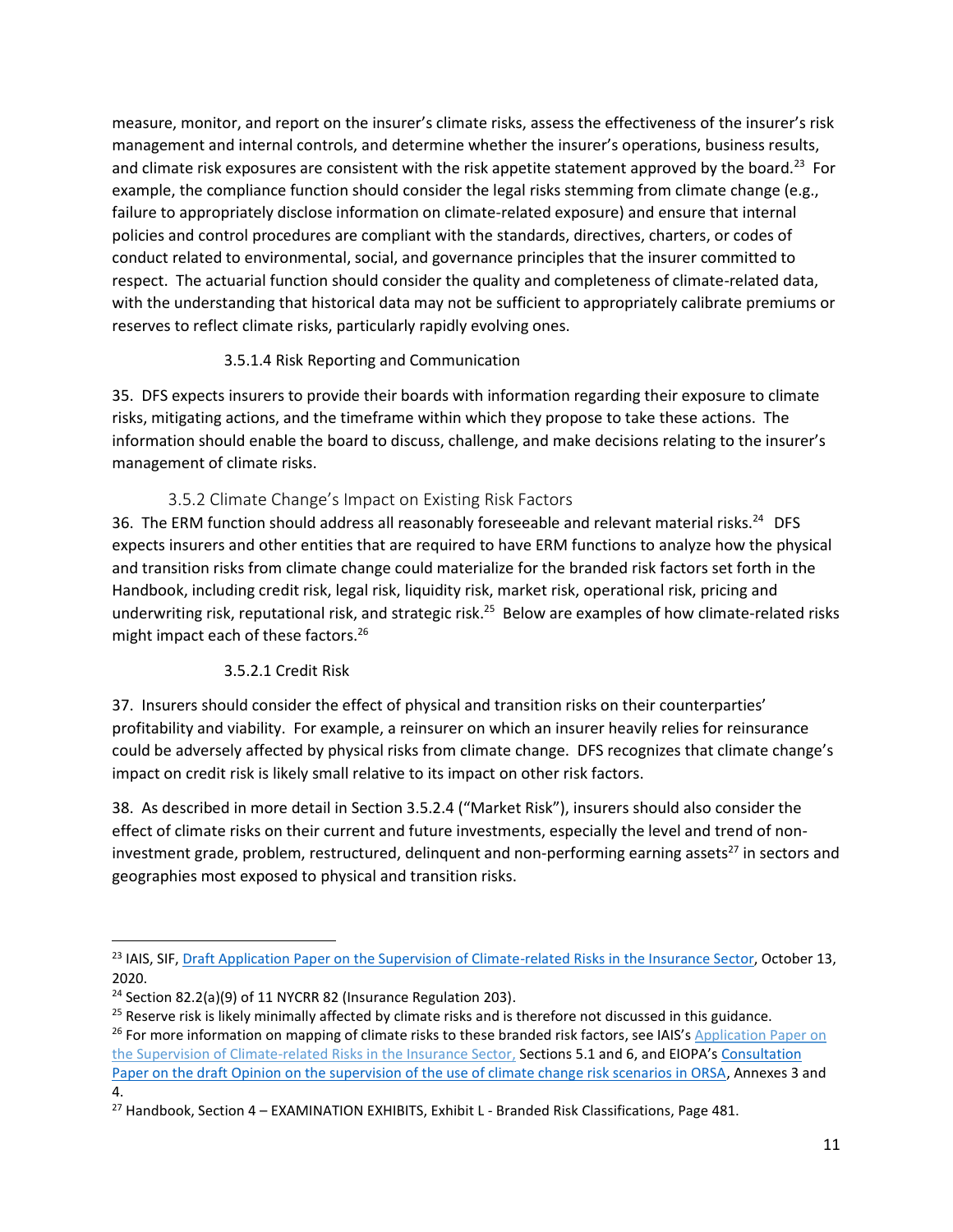#### 3.5.2.2 Legal Risk

39. Insurers should monitor evolving climate-related regulatory requirements and consider the risk of litigation for failing to adapt to climate change or to avoid or minimize adverse impacts on the environment. Climate-related lawsuits are increasingly being pursued by investors, activist shareholders, cities, and states.<sup>28</sup> Insurers should also consider the potential of increased liability claims from parties who have suffered losses from physical and transition risks and seek to recover these losses from those they view as responsible. For example, legal action might be taken against institutions financing companies whose activities have negative environmental impacts.<sup>29</sup>

#### 3.5.2.3 Liquidity Risk

40. Insurers should consider the risks that a lack of reliable and comparable information on climatesensitive exposures could create uncertainty and cause procyclical market dynamics, including fire sales of carbon-intensive assets, as well as reduced liquidity in these markets.<sup>30</sup>

#### 3.5.2.4 Market Risk

41. Insurers should consider the effect of physical and transition risks on their current and future investments, including whether and how these risks could lead to potential shifts in supply and demand for financial instruments (e.g., securities and derivatives), products, and services, with a consequent impact on their values. For example, investments in companies with business models perceived as environmentally unsustainable, or located in areas prone to physical risks, might suffer a decline in value due to changes in policy measures, market sentiment, technology, severe weather events or gradual adverse changes in climatic conditions.<sup>31</sup> The introduction of a meaningful price on carbon may result in investment losses and lower asset values due to stranded assets. Insurers should also consider the potential impact of increasing climate-related litigation on the companies, regions, and countries in which they invest.

42. DFS encourages insurers to monitor on an ongoing basis the effects of climate-related factors on their current market positions and future investments, and to develop stress-testing scenarios that incorporate climate risks.<sup>32</sup>

43. Given that a large portion of insurers' investments are in fixed income products, insurers are encouraged to consider the timeframe in which climate risks might manifest relative to the maturity of their investments, including the possibility of sudden changes in asset values and credit ratings. As riskbased capital is influenced by the credit ratings of investments, insurers should follow credit rating

<sup>28</sup> Setzer, J., *et al*.[; Global trends in climate change litigation: 2019 snapshot;](https://www.lse.ac.uk/GranthamInstitute/wp-content/uploads/2019/07/GRI_Global-trends-in-climate-change-litigation-2019-snapshot-2.pdf) July 2019, London: Grantham Research Institute on Climate Change and the Environment and Centre for Climate Change Economics and Policy, London School of Economics and Political Science.

<sup>&</sup>lt;sup>29</sup> NGFS, [Guide for supervisors: integrating climate-related and environmental risks into prudential supervision,](https://www.ngfs.net/sites/default/files/medias/documents/ngfs_guide_for_supervisors.pdf) May 2020.

<sup>&</sup>lt;sup>30</sup> NGFS, [Guide for supervisors: integrating climate-related and environmental risks into prudential supervision,](https://www.ngfs.net/sites/default/files/medias/documents/ngfs_guide_for_supervisors.pdf) May 2020.

<sup>&</sup>lt;sup>31</sup> ECB, Guide on climate-related and environmental risks Supervisory expectations relating to risk management [and disclosure,](https://www.bankingsupervision.europa.eu/ecb/pub/pdf/ssm.202011finalguideonclimate-relatedandenvironmentalrisks~58213f6564.en.pdf) November 2020.

<sup>&</sup>lt;sup>32</sup> ECB, Guide on climate-related and environmental risks Supervisory expectations relating to risk management [and disclosure,](https://www.bankingsupervision.europa.eu/ecb/pub/pdf/ssm.202011finalguideonclimate-relatedandenvironmentalrisks~58213f6564.en.pdf) November 2020.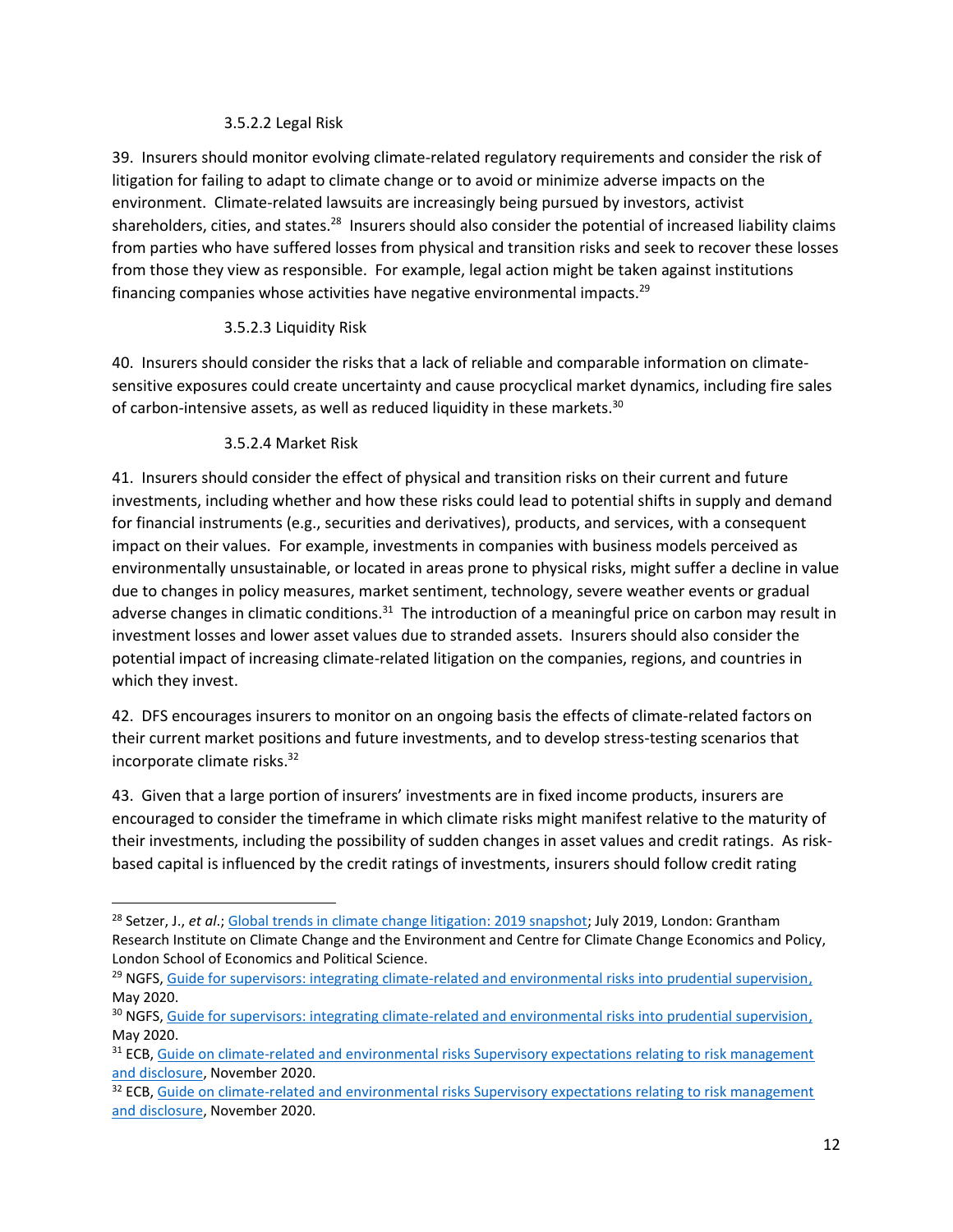agencies' work on incorporating climate and sustainability risks into their methodologies and related rating actions.

## 3.5.2.5 Operational Risk

44. Insurers should consider how climate-related events could have an adverse impact on their assets (including property, equipment, information technology systems, and human resources) and business continuity (including outsourced activities), leading to increased operational costs and reputational and/or liability risks.

## 3.5.2.6 Pricing and Underwriting Risk

45. Insurers should consider the increased frequency and concentration of high-impact natural catastrophes around the world as a result of climate change, and the consequent increase in weatherrelated insurance claims. Insurers should assess the impact of climate change on lines of business, such as directors' and officers' liability insurance and professional liability insurance in certain sectors. Insurers should consider whether their pricing models properly reflect climate risks, and whether insurance producers are sufficiently educated on climate issues to understand how climate issues affect the pricing of and risks covered under the insurers' products.

## 3.5.2.7 Reputational Risk

46. Insurers should consider the negative publicity that may be triggered by insurers' underwriting or investing in sectors perceived as contributing to climate change. This is exemplified by social movements calling for divestment from fossil fuels and the cessation of underwriting of coal-fired power infrastructure.<sup>33</sup> Furthermore, to the extent that insurers respond to climate risks by increasing rates or exiting markets, reductions in the affordability or availability of insurance coverage may also adversely impact insurers' reputations.

# 3.5.2.8 Strategic Risk

47. Insurers should consider the challenges posed by physical or transition-related climate events, trends, and scenarios, which could adversely affect insurers' competitive position and financial condition. For example, an insurer's inappropriate strategy to mitigate physical risks or its poor response to transition risks that affect the insurance industry landscape could put an insurer at a competitive disadvantage.

48. Insurers should also consider the possibility that, if risk-based pricing rises beyond demand elasticity and customer willingness to pay, their capacity to write insurance may be constrained by increasing physical risks to insured property and assets. In addition, if transition risks significantly change the products and services desired by consumers, an inability to appropriately design insurance products to meet changing needs could significantly affect an insurer's market share and pose a threat to its overall business viability.<sup>34</sup>

<sup>33</sup> IAIS, SIF[, Draft Application Paper on the Supervision of Climate-related Risks in the Insurance Sector,](https://www.iaisweb.org/page/consultations/current-consultations/application-paper-on-the-supervision-of-climate-related-risks-in-the-insurance-sector/file/92570/application-paper-on-the-supervision-of-climate-related-risks-in-the-insurance-sector) October 13, 2020.

<sup>&</sup>lt;sup>34</sup> IAIS, SIF[, Issues Paper on Climate Change Risks to the Insurance Sector,](https://b9ea8c1e-dc19-4d5f-b149-9b1ea4b8d050.filesusr.com/ugd/eb1f0b_0e5afc146e44459b907f0431b9e3bf21.pdf) July 2018.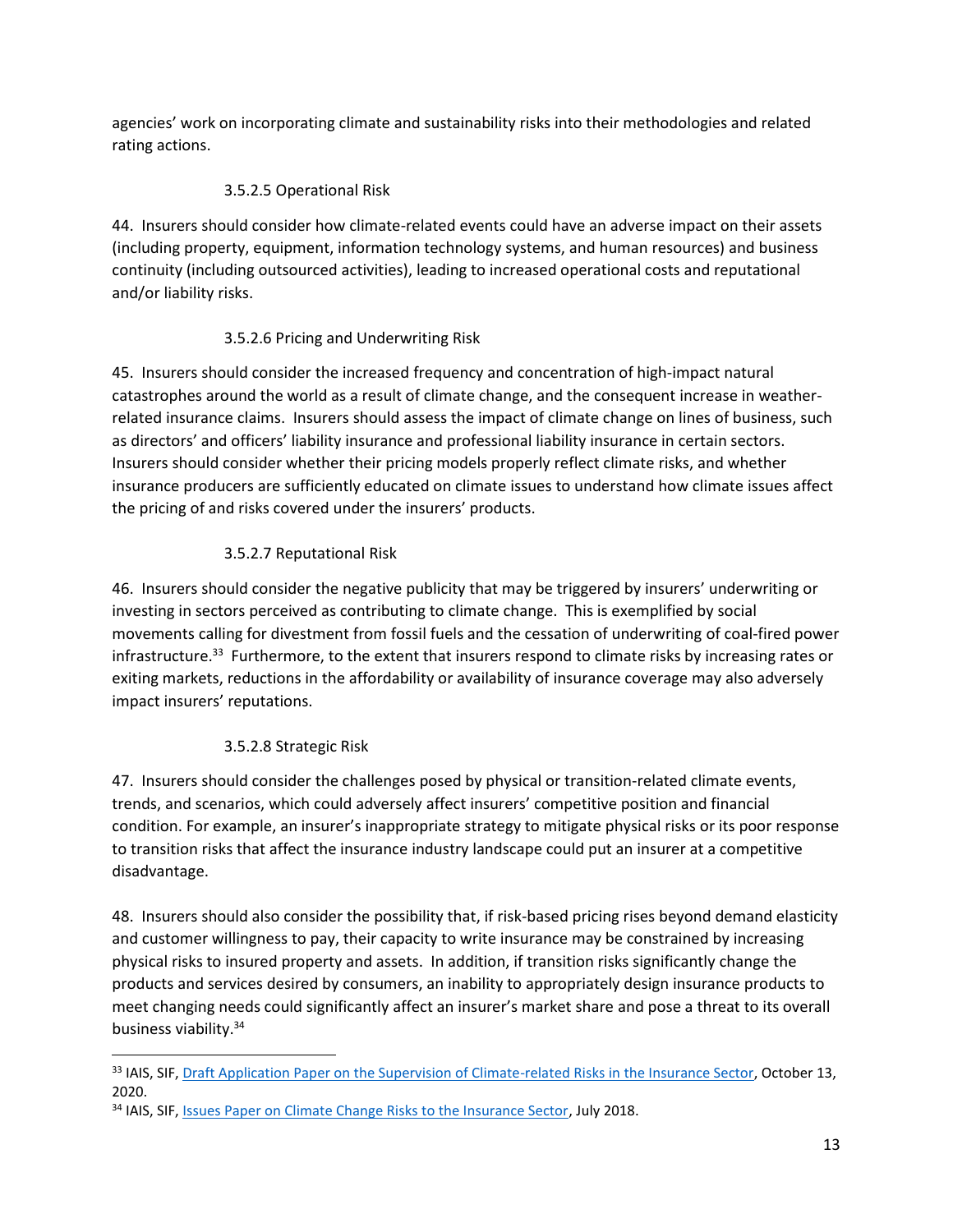49. As climate change impacts both the liability and asset sides of insurers' balance sheets, DFS expects insurers to consider the correlation between the two in analyzing climate risks, and if necessary, mitigate risk due to the correlation. For example, if a property/casualty insurer is heavily exposed to hurricane risks along the coast in its underwriting, it should consider minimizing its exposure to real estate-related investments in similar geographies on the investment side. Insurers should also consider the relationships, if any, between risk categories, while keeping in mind that historical data may not necessarily accurately represent future relationships.<sup>35</sup>

#### 3.5.3 ORSA

<span id="page-13-0"></span>50. Certain insurers are required to regularly conduct an ORSA consistent with the process set forth in the ORSA Manual.<sup>36</sup> Consistent with the ORSA Manual, DFS expects the ORSA to describe how the insurer identifies, categorizes, manages, and monitors climate risks, as well as the climate-related assessment tools and methods of incorporating new climate risk information used by the insurer to monitor and respond to changes in the insurer's risk profile due to economic changes, operational changes, or changes in business strategy<sup>37</sup>

51. If climate risks are not considered material, for example, because the insurer has minimal exposure to these risks, DFS expects the justification to be documented in its ORSA. If an insurer determines that the risks are material, DFS expects the insurer to document its assessment process, including measurement approaches used, key assumptions made, and outcomes of any plausible adverse scenarios that were run.<sup>38</sup> When evaluating a risk, the insurer should analyze the results under both normal and stressed environments. Because each insurer's risk profile is different, an insurer should use assessment techniques applicable to its risk profile.<sup>39</sup> For further information on scenario analysis and stress testing to be included in ORSAs, see Section 3.6.

52. The ORSA should be proportionate to the nature, scale and complexity of an insurer's business and risk, and should enable it to properly identify and assess the risks it faces in the short- and long- term. Qualitative assessment may suffice for insurers not significantly exposed to climate risks, but quantitative assessment should be the long-term goal for all insurers filing ORSAs.<sup>40</sup>

53. While enterprise risk reports and ORSA summary reports may be completed at the group level, insurers' climate-related policies and procedures should be implemented at the entity level. Similarly, if climate-related expertise and resources are centralized at the group level, insurers in the group should have access to that expertise and those resources. Where the climate-related policies, procedures, or activities of an insurer differ meaningfully from those of the group, DFS expects the insurer to point out these differences and explain why they exist.

<sup>35</sup> [NAIC ORSA Manual,](https://www.naic.org/documents/prod_serv_fin_recievership_ORSA-2014.pdf) III. Section 2 – Insurer Assessment of Risk Exposures, Page 10 (Page 18 of the full document). <sup>36</sup> Section 82.3(a) of Insurance Regulation 203

<sup>&</sup>lt;sup>37</sup> NAIC ORSA Manual, II. Section 1 – Description of The Insurer's Enterprise Risk Management Framework, Page 8 (Page 16 of the full document).

<sup>38</sup> 11 NYCRR 82.2(a)(4).

<sup>39</sup> NAIC ORSA Manual, III. Section 2 – Insurer Assessment of Risk Exposures, Page 9 (Page 17 of the full document). <sup>40</sup> For more information on considering climate risks in ORSA, see the IAIS Application Paper on the Supervision of [Climate-related Risks in the Insurance Sector](https://www.iaisweb.org/page/consultations/current-consultations/application-paper-on-the-supervision-of-climate-related-risks-in-the-insurance-sector/file/92570/application-paper-on-the-supervision-of-climate-related-risks-in-the-insurance-sector) Sections 5.2.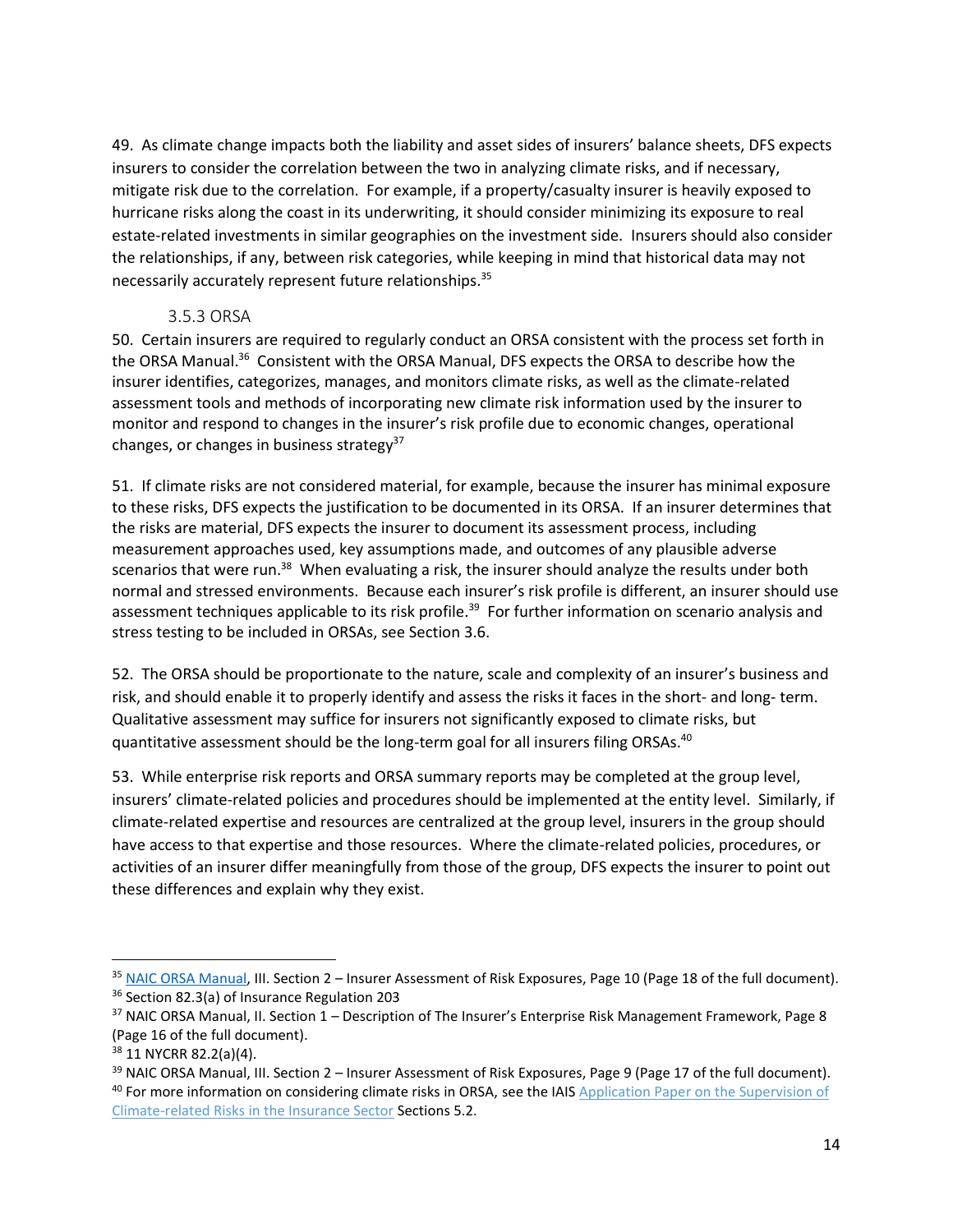# <span id="page-14-0"></span>3.6Scenario Analysis

54. Insurers' ERM function must provide for the identification and measurement of risk under a sufficiently wide range of outcomes, using techniques that are appropriate to the nature, scale, and complexity of the insurer's risks, and use prospective solvency assessments, including scenario analysis and stress testing.<sup>41</sup> Given the forward-looking nature of climate risks and their inherent uncertainty, past experience will not necessarily be a good indicator of future conditions. DFS expects climate change scenario analysis to be embedded in insurers' corporate governance structures, risk management practices, and ORSAs. Insurers should also conduct scenario analysis to inform their strategic planning and determine the impact of climate risks on their overall risk profile and business strategy. Scenario analysis should be used to explore the resilience and vulnerabilities of an insurer's business model to a range of outcomes.<sup>42</sup> DFS expects an insurer's approach to scenario analysis to evolve and mature over time.

55. Insurers should expand their current scenario analysis practices, which tend to focus on their investments, to also analyze impacts on their liabilities. Scenario analyses should consider:

- a. the impact of physical and transition risks;
- b. the evolution of climate risks under various scenarios, including multiple carbon emissions and temperature pathways, different transition paths to a low-carbon economy, as well as a path where no meaningful transition occurs;
- c. the fact that climate risks may not be fully reflected in historical data; and
- d. how climate risks may materialize in the short-, medium-, and long-term depending on the scenarios considered.
- 56. An insurer's scenario analysis should include:
	- a. A short- to medium-term assessment of the insurer's exposure to climate risks within its existing business planning horizon, including, where appropriate, the quantification of those risks. For physical risks, there is strong evidence that climate change is affecting the frequency, severity, and distribution of extreme weather events and natural disasters.<sup>43</sup> For transition risks, strong government policy or a technology breakthrough in the short-term could cause financial markets to adjust the pricing of fossil fuel dependent industries.
	- b. A long-term assessment of the insurer's exposure, based on its current business model, to a range of different climate scenarios. DFS expects the time horizon of this long-term assessment to be in the order of decades.

57. Like other types of scenario analysis, this is not intended to be a precise forecast, but rather a qualitative or potentially quantitative exercise used to inform strategic planning and decision making.<sup>44</sup>

<sup>41</sup> Section 82.3(a)(3) and (5) of Insurance Regulation 203

<sup>&</sup>lt;sup>42</sup> PRA, Supervisory Statement, SS3/19, Enhancing banks' and insurers' approaches to managing the financial risks [from climate change,](https://www.bankofengland.co.uk/prudential-regulation/publication/2019/enhancing-banks-and-insurers-approaches-to-managing-the-financial-risks-from-climate-change-ss) April 2019.

<sup>&</sup>lt;sup>43</sup> EIOPA, Consultation Paper on draft Opinion on the supervision of the use of climate change risk scenarios in [ORSA,](https://www.eiopa.europa.eu/content/consultation-draft-opinion-supervision-of-use-of-climate-change-risk-scenarios-orsa_en) October 5, 2020.

<sup>44</sup> PRA, Supervisory Statement, SS3/19, Enhancing banks' and insurers' approaches to managing the financial risks [from climate change,](https://www.bankofengland.co.uk/prudential-regulation/publication/2019/enhancing-banks-and-insurers-approaches-to-managing-the-financial-risks-from-climate-change-ss) April 2019.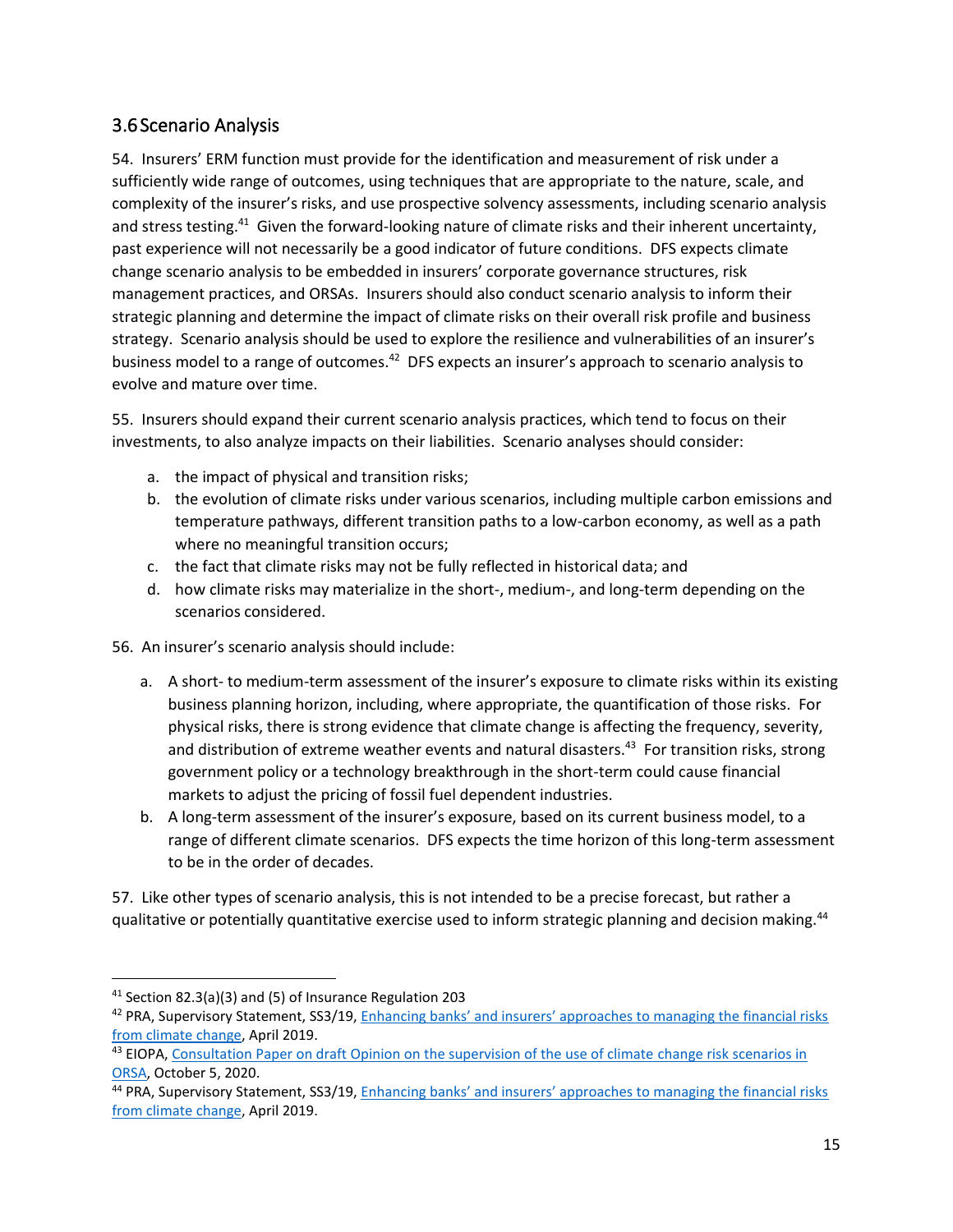58. DFS expects insurers to use these scenarios to understand the impact of climate risks on their solvency, liquidity, and ability to pay claims. If an insurer relies on reactive actions to mitigate the financial risks from a scenario, it should consider whether these actions are realistic. For example, an insurer should not rely on the existence of a liquid market to sell assets exposed to climate risks or the sufficiency or feasibility of rate increases to compensate for increased costs. Insurers should also consider whether precautionary actions should be taken in advance, or whether such actions would be relevant or desirable only if a specific scenario emerges.<sup>45</sup> Climate risks are not always reflected in asset prices,<sup>46</sup> which could experience abrupt adjustments as a result of new policies, shifts in market sentiment, or other factors.

59. Insurers should consider publicly available scenarios, such as those developed by NGFS,<sup>47</sup> and customize them based on their geographies and business lines. Insurers are also encouraged to use scenario analysis and stress testing to identify data, methodology, and talent gaps, and to raise awareness and sophistication across the organization with respect to climate risks.<sup>48</sup>

60. Insurers that are not ready to conduct a comprehensive and quantitative scenario analysis should start with a qualitative assessment and consider how various scenarios might impact their businesses and balance sheets. While larger insurers have the benefit of diversified lines of business and geographic exposure, smaller insurers could have concentrated risk within the lines of business most important to them. As a result, scenario analysis is a valuable exercise for all insurers to understand their financial risks from climate change.

# <span id="page-15-0"></span>3.7Public Disclosure

61. Public disclosure ensures that market participants have adequate insight into financial institutions' risk exposures, risk assessment processes, and capital adequacy.<sup>49</sup> Publicly-traded insurers or companies with insurance businesses are subject to annual and other general disclosure requirements by the U.S. Securities and Exchange Commission. In addition, New York along with five other states require insurers with annual country-wide premiums above \$100 million to respond to the NAIC Climate Risk Disclosure Survey. 50

62. In addition to these existing disclosure requirements, insurers should enhance the transparency of their approach to managing climate risks, consistent with the expectations set out in this guidance. Specifically, all insurers should publicly disclose how climate risks are integrated into their corporate governance and risk management, including the processes used to assess whether these risks are considered material. Information disclosed should go beyond operational issues and address how

<sup>45</sup> PRA, Supervisory Statement, SS3/19, Enhancing banks' and insurers' approaches to managing the financial risks [from climate change,](https://www.bankofengland.co.uk/prudential-regulation/publication/2019/enhancing-banks-and-insurers-approaches-to-managing-the-financial-risks-from-climate-change-ss) April 2019.

<sup>&</sup>lt;sup>46</sup> The Economist, [Why are investors not pricing in climate change risk?,](https://www.economist.com/graphic-detail/2020/06/02/why-are-investors-not-pricing-in-climate-change-risk) June 2, 2020.

<sup>&</sup>lt;sup>47</sup> NGFS has published [a set of climate scenarios](https://www.ngfs.net/sites/default/files/medias/documents/ngfs_climate_scenarios_final.pdf) alongside its Guide to climate scenario analysis for central banks [and supervisors.](https://www.ngfs.net/sites/default/files/medias/documents/ngfs_guide_scenario_analysis_final.pdf)

<sup>&</sup>lt;sup>48</sup> For more information on climate-related scenario analysis in ORSAs and the current European industry practice, see [Consultation Paper on draft Opinion on the supervision of the use of climate change risk scenarios in ORSA.](https://www.eiopa.europa.eu/content/consultation-draft-opinion-supervision-of-use-of-climate-change-risk-scenarios-orsa_en) <sup>49</sup> NGFS, [Guide for supervisors: integrating climate-related and environmental risks into prudential supervision,](https://www.ngfs.net/sites/default/files/medias/documents/ngfs_guide_for_supervisors.pdf)

May 2020. <sup>50</sup> [NAIC Climate Risk Disclosure Survey](http://www.insurance.ca.gov/0250-insurers/0300-insurers/0100-applications/ClimateSurvey/) responses can be accessed at the California Department of Insurance website.